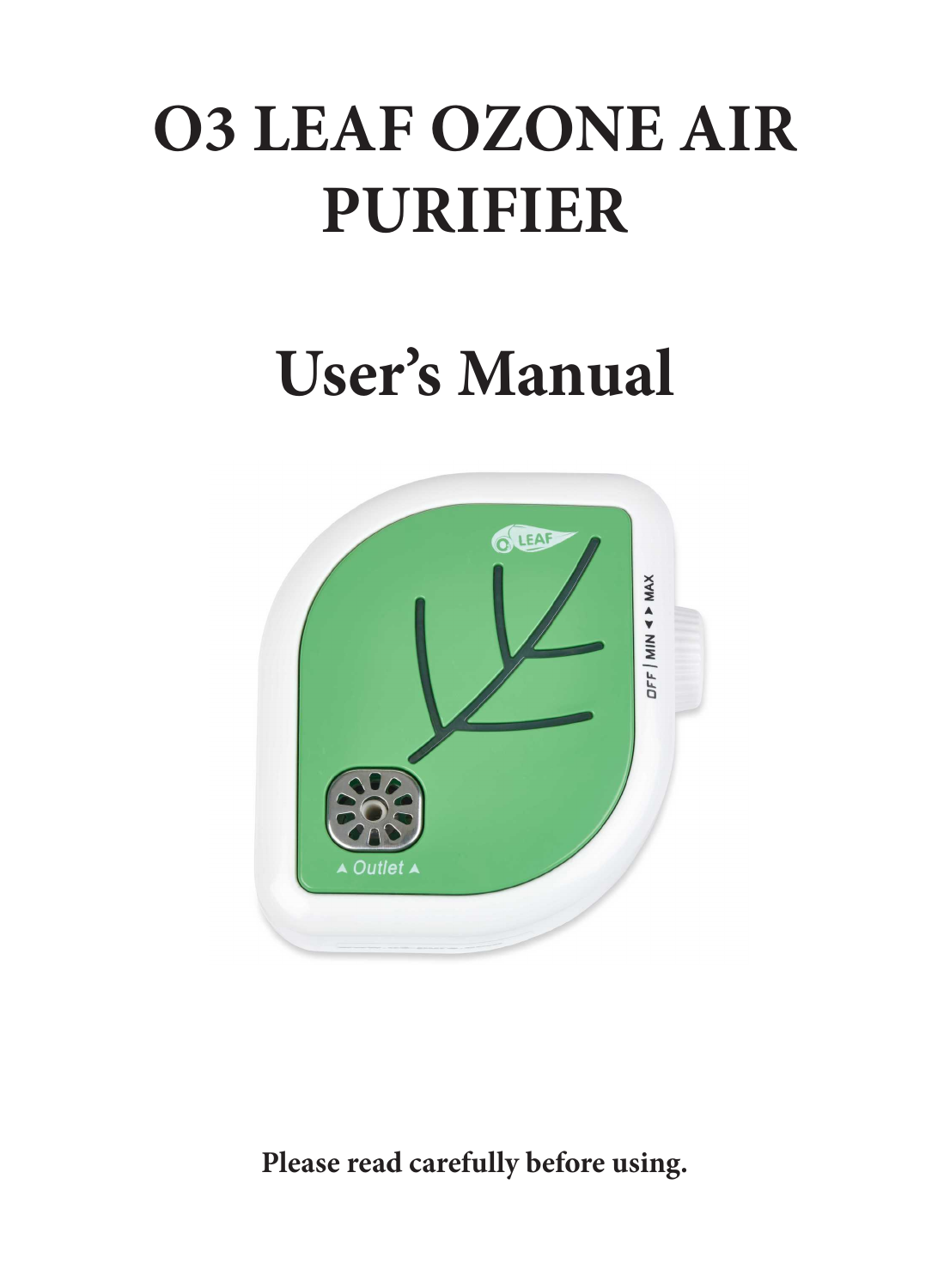### **O3 Leaf OZONE Air Purifier**

#### **Applications:**

Rest room, baths, kitchen, dining room, home with pets

#### **Purpose:**

Combats bacteria, virus, fungi, pollen, odors and helps to reduce bacterial infections.

#### **Features**

- Compact size and portable
- Ozone adjustable
- Almost maintenance free
- Very quiet operation
- Directly wall plug

#### Specifications:

| $(L^*W^*H)$ |  |
|-------------|--|
|             |  |
|             |  |
|             |  |
|             |  |

#### **Installation Instructions**

**1.** Unpack the unit from its shipping carton and remove protective material from around the unit. Inspect the unit for any visible signs of physical damage. If damage is evident repack and contact the seller.

2. The unit can be placed anywhere in a room but is not recommended for use within 2 meters of beds or cots of in unventilated rooms.

#### **WARNING:**

Do not use outdoor and keep well away from damp or wet surfaces (kitchen worktops etc).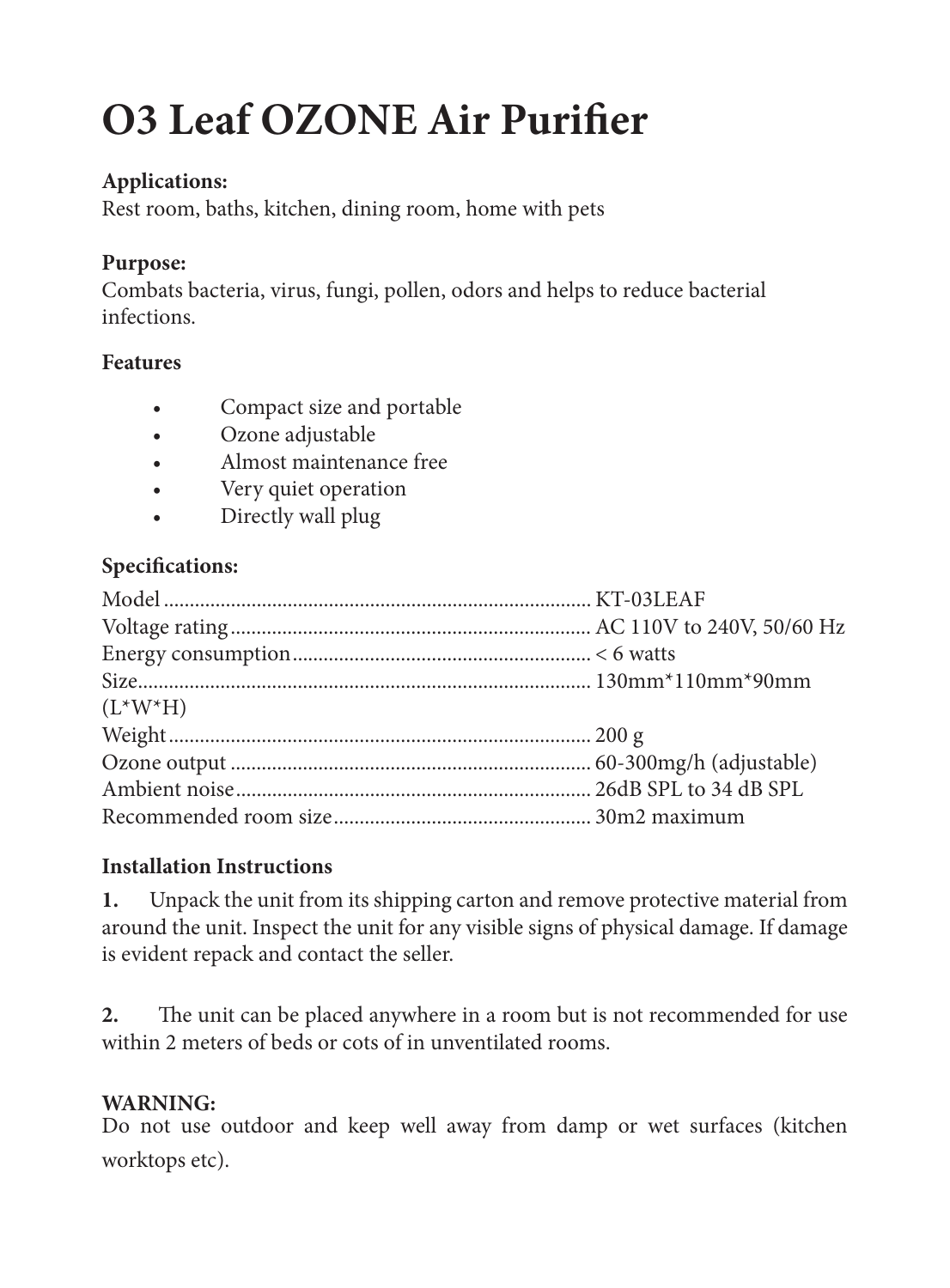**3.** Plug the unit into a power socket; turn on the adjustable control switch. The blue trim will illuminate to show power has been applied. Rotate the dial to maximum and the fan will turn on and the purifier will run at maximum level. A small amount of blue light should be visible indicating the purifier is working.

4. An ozone odor will be present at the opening of the unit. The presence of ozone odor while the unit is runnning is normal and indicates the unit is operating properly. Let the unit run for at least 2 to 3 hours and the ozone smell will gradually move through the room.

5. Should the ozone odor ever become too strong turn the side knob towards the minimum setting. The unit is effective against most odors and airborne particles if operated for approximately 12 hours per day.

#### **Maintenance**

The O3 Leaf air purifier is almost maintenance free, once every month the air inlet and outlet should be vacuum cleaner. Disconnect the unit and using a necessary brush attached to a vacuum cleaner running on its lowest power setting, gently brush back and forth over the openings to help remove internal and external contamination. Do not apply the vacuum cleaner for more than 10 seconds at a time or blow air into the unit.

Periodically wipe the unit over with a damp cloth. Do not spray with cleaning products or allow moisture will damage the unit and this is not covered by the produce warranty.

#### **Warranty**

The O3 Leaf air purifier has a limited warranty to perform as specified purifier for home appliance for a period of 6 months from date of purchase. Due to manufacturer having no control over the environment or locations of use this warranty excludes misuse, accidental damage, physical abuse, water damage, lightning damage or power surges and/or the use of the product on power use of the produce on power system (such as solar/wind/battery inverters) that are used as alternatives to conventional mains-grid electricity.

If you require information about the product or in the unlikely event of failure, please contact us.